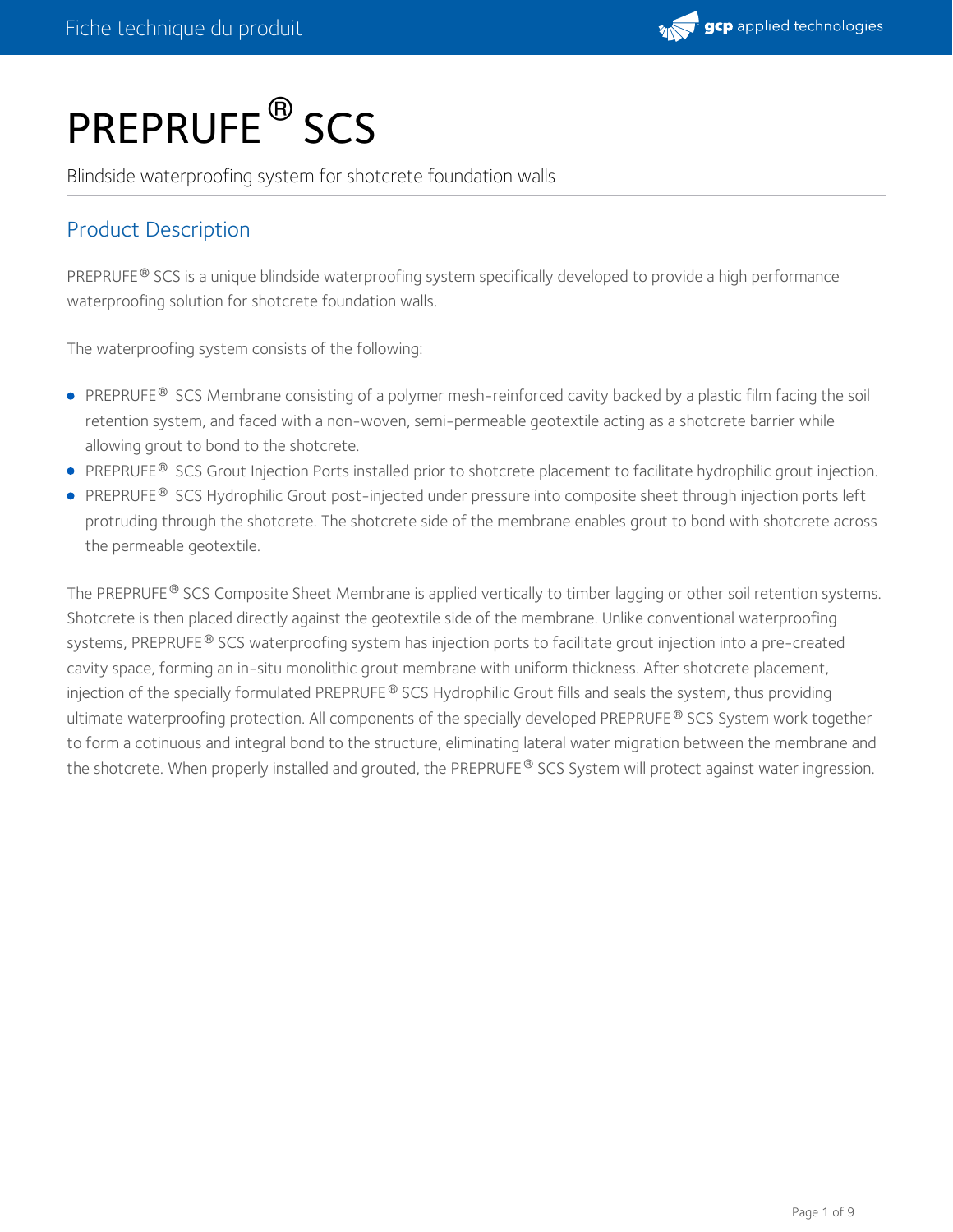



# Product Advantages

- Durable system designed specifically to withstand the force of shotcrete placement  $\bullet$
- Post-injected grout fills and seals, providing ultimate waterproofing protection  $\bullet$
- Aggressive bond to shotcrete resists lateral water migration  $\bullet$
- **Excellent resistance to hydrostatic pressure**

#### Installation

The PREPRUFE  $^\circ$  SCS System is intended to be installed by GCP trained applicators only. For a list of trained applicators, please contact your GCP representative. All PREPRUFE® SCS System materials shall be supplied by GCP Construction Products, and applied strictly in accodance with their instructions. Refer to the PREPRUFE® SCS waterproofing systems installation manual for detailed application instructions.

#### Substrate Preparation

It is essential to create a sound and solid substrate to eliminate movement during the shotcrete placement. Substrates must be regular and smooth with no gaps or voids greater than 1/2 in. (12 mm). Grout around all penetrations such as utility conduits, etc. for stability.

If necessary, apply plywood, rigid insulation, HYDRODUCT®220 drainage composite or other approved facing to substrate, to provide support to the membrane. Board systems such as timber lagging must be close butted to provide support and not more than 1/2 in. (12 mm) out of alignment. For areas close to finished grade, where steel soldier piles and wood lagging will be removed, install a protection layer of 1/2 in. (12 mm) thick cementitious wall board centered over the steel soldier piles.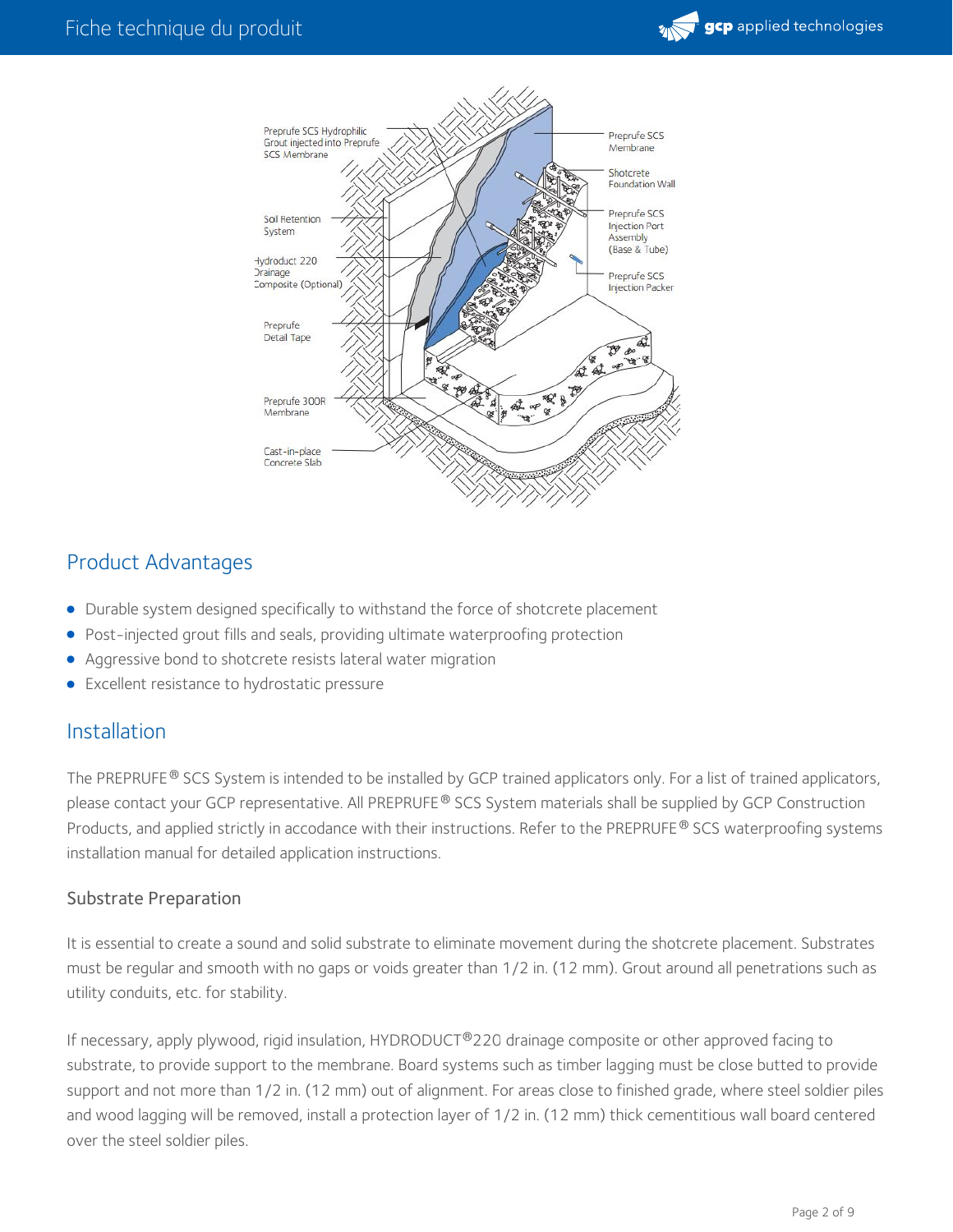

Apply PREPRUFE® 300R membrane below all horizontal slabs and rafts (i.e. mud slabs) extending a minimum of 18 in. (457 mm) beyond the top of slab and protect from over splash. Refer to the PREPRUFE  $^\circledR$  300R membrane Product Information for more detailed installation instructions. If PREPRUFE® 300R membrane will not be used below the slab, consult your GCP representative.

#### Membrane Installation

The PREPRUFE  $^{\circledR}$  SCS Membrane can be applied at temperatures of 40°F (4°C) or above. The membrane may be installed in any convenient length but is best installed vertically the full length of the soil retention system leaving an additional 12 in. (305 mm) of membrane at the top to tie into the horizontal waterproofing when necessary. With the geote tile side facing towards the shotcrete placement, attach the membrane to the substrate with staples, approved by GCP, spaced at 24 to 36 in. (610 to 914 mm) oc down the middle of the membrane. Ensure the plastic film extension and the underside of the succeeding sheet are clean, dry and free from contamination before attempting to overlap. Apply the PREPRUFE® Detail Tape at the center of the film extension. Overlap the seams 2 1/2 in. (64 mm) minimum with membrane and ensure the top piece of membrane has only the geotextile extension (not plastic film) on the top of the existing membrane. Remove the release liner from the PREPRUFE® Detail Tape and roll the membrane firmly at the seam with a hand roller to ensure a good seal. Mechanically fasten the seam on the geotextile overlap with staples spaced at 12 to 18 in. (305 to 457mm) oc.

Roll ends and cut edges - Place PREPRUFE® CJ Tape under the membrane with adhesive side facing membrane, centered along ends/cut edges. Secure strip to the substrate by staples. Ensure the underside of membrane is clean, dry and free from contamination. Butt joint membrane and roll firmly at the seam with a hand roller to ensure a good seal. Apply PREPRUFE® SCS Geotextile Strip centered over the butt joint and secure on the top and bottom of butt joint with staples at 12 to 18 in. (305 to 457 mm) oc.

#### Penetrations

For Service Pipes, Rebar, All-Thread, Metal Dowels, etc. - follow these steps to seal around penetrations:

- Clean loose dust or dirt from the penetration and the surrounding substrate surface using a clean, dry cloth or brush. Remove rust, if applicable, with a wire brush and wipe clean.
- Cut the PREPRUFE® SCS Membrane tight to within 1/2 in. (12 mm) of the penetration. If the membrane is 1 in. (25 mm) or more from the penetration, install a cut-tofit "filler strip" of the membrane to cover the gap following the membrane repair guidelines until the membrane is within 1/2 in. (12 mm) of the penetration.
- Apply SWELLSEAL  $^\circledR$  WA to cover the gap and form a minimum 1/4 in. (6 mm) but no more than 1 in. (25 mm) thick continuous fillet between the plastic film side of the membrane and the base of the penetration. Extend a 90 mil (2.2 mm) continuous coating of sealant onto the surface of the membrane overlapping a minimum of 1 in. (25 mm).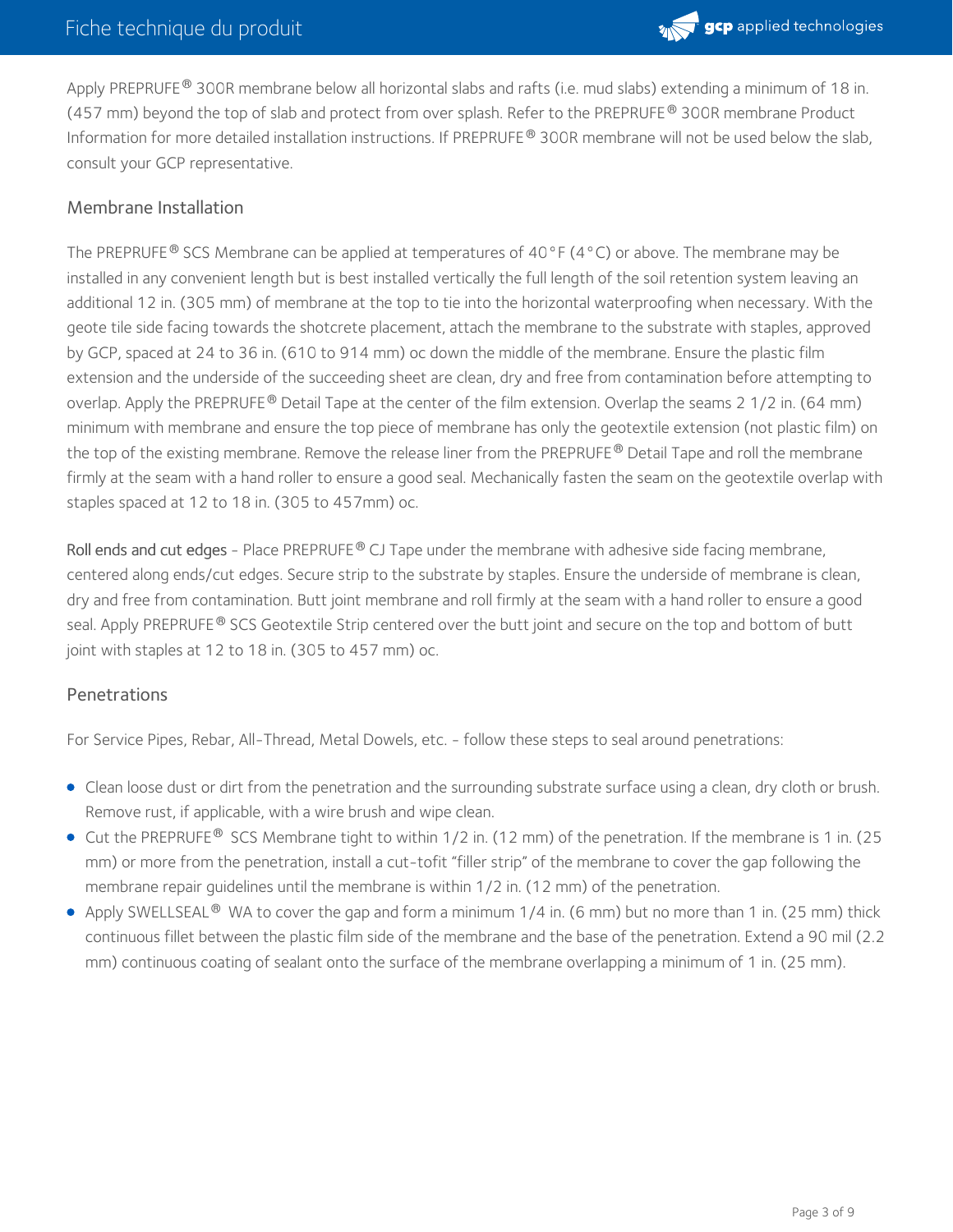

#### **Tiebacks**

Prior to membrane installation, fasten PREPRUFE® Tieback Cover ABS base to the substrate to cover the tieback. Apply the PREPRUFE® Detail Tape around the outside edge of the ABS base. Install the PREPRUFE® SCS Membrane over the ABS base and then cut out the membrane 1/2 in. to 1 in. (12 mm to 25 mm) around the dome hemisphere. Remove the release paper on the PREPRUFE® Detail Tape and press the membrane firmly to the ABS base. Roll the membrane firmly at the joint with a hand roller to ensure a good seal. Position PREPRUFE® Tieback Cover on top of the ABS base and mechanically fasten the PREPRUFE® dome. Apply PREPRUFE® Tape (LT or HC) over the top edge of the tieback cover.

#### **Terminations**

Position PREPRUFE® CJ Tape under the membrane along the termination, centered along the membrane cut edges/roll ends. Secure half of the tape under the membrane to the substrate with staples. Press the membrane firmly onto the tape and fold over the membrane. Roll the folding area with a hand roller to ensure a good seal. Remove the release paper. Mechanically fasten by staples at 12 in. (305 mm) oc along the top edge of the CJ tape.

## Tie-ins of PREPRUFE $^\circledR$  SCS Membrane to PREPRUFE $^\circledR$  300R Sub Slab Waterproofing

Install PREPRUFE  $^\circledR$  300R membrane over the prepared substrate as detailed in PREPRUFE  $^\circledR$  300R membrane installation guide. If PREPRUFE® 300R membrane will not be used below the slab, consult your GCP representative.

Apply a continuous length of the PREPRUFE® Detail Tape to the top edge of the PREPRUFE® 300R membrane. Remove the release liner. Apply a horizontal strip of the PREPRUFE® SCS Membrane over the PREPRUFE® 300R membrane with the plastic film extension facing up and the bottom of the membrane resting on the poured concrete slab. Press the PREPRUFE® SCS Membrane to the tape and roll firmly with a hand roller. PREPRUFE® SCS Membrane installation continues vertically up the wall as outlined above. If necessary, apply 4 in. (102 mm) pieces of PREPRUFE  $^\circ$  Detail Tape at 4 ft (1219 mm) oc to the bottom edge of the PREPRUFE  $^\circ$  SCS Membrane to secure to the PREPRUFE  $^\circ$  300R membrane. Do not use mechanical fasteners through the PREPRUFE  $^\circledR$  300R membrane.

#### Membrane Repair

Inspect the membrane before and after installation of reinforcement steel.

Repair damage by wiping the area with a damp cloth to ensure the area is clean and free from dust and allow to dry. Repair small punctures (1/2 in. (12 mm) or less] and slices by applying SWELLSEAL ® WA centered over the damaged area. Repair large holes and punctures by first cutting out the damaged area. Next, prepare a length of PREPRUFE® CJ Tape at least 3 in. (76 mm) wider than the damaged area on each side. Overlap the PREPRUFE® CJ Tape with 3 in. (76 mm) overlap to make a large piece if necessary. Center the PREPRUFE  $^\circledR$  CJ Tape under the damaged area with adhesive side facing the membrane. Secure the tape with staples. Ensure the membrane overlaps at least 3 in. (76 mm) on the tape on each side. Apply a patch of membrane with plastic film removed and geotextile side facing shotcrete extended 6 in. (150 mm) beyond the damaged area. Secure the patch with staples at 4 in. (100 mm) oc on each side.

#### Injection Port Installation

Install injection port assembly after installation of reinforcement steel and before shotcrete placement.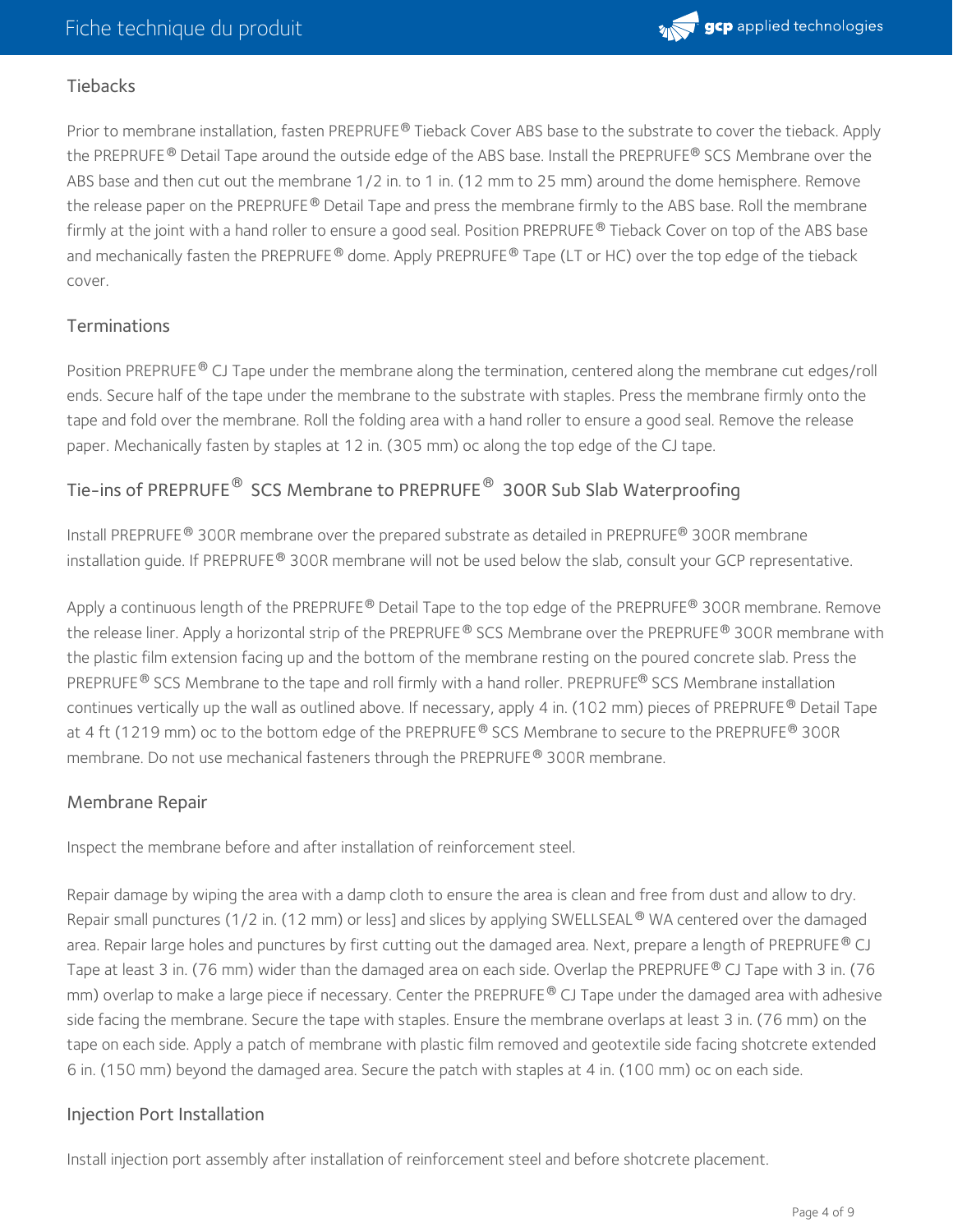

Pre-assemble injection port assembly by cutting a piece of PREPRUFE® SCS Injection Tube 4 in. (100 mm) longer than the thickness of the wall and twisting the tube into a PREPRUFE® SCS Injection Base until a tight connection is made.

The injection port assembly spacing shall be 4 feet in any direction with 2 feet offset every vertical step. The top and bottom layer of injection port assemblies shall be two feet in spacing, located one foot from the edge of the membrane. All vertical corners and terminations shall have port assemblies spaced 4 feet vertically, located one foot from the corner or termination. To allow existing water to drain from the system prior to grout injection, install additional port assemblies 1 in. (25 mm) above the bottom of the membrane at 20 feet (6.1 m) oc (refer to Figure 1). All tie-back covers shall have one injection port assembly installed, located on the membrane directly above the tieback (not shown in the Figure).

Position the injection port assembly adjacent to the intersection of the reinforcing steel. Press injection port assembly tightly against the membrane and screw the injection base into the membrane by turning the nozzle clockwise. The port assembly should be twisted until it cannot turn any further (usually 1/4 - 1/2 rotation, although more may be needed). If the port assembly does not snag the geotextile or stop rotating, it has not been attached to the membrane properly. Repeat with a new injection base. Tie the tubing to both the inside and outside layer of reinforcing steel with rebar ties. Cover the tubing end with duct tape to prevent blockage during the shotcrete placement.

#### Shotcrete Placement

Inspect the port installation before the placement of shotcrete to ensure all ports are still attached to the membrane. Reinstall any damaged or loose ports.

It is recommended that shotcrete be placed within 56 days (42 days in hot climates) of the membrane installation. Shotcrete must be placed in accordance with ACI 506.2. Never use a sharp object to consolidate the concrete. Avoid putting large force on injection tubing during shotcrete surface finishing. Shotcrete surface finish around all injection ports should be the same as the rest of the wall, avoiding any rough areas or projections adjacent to the ports.

# Grouting Procedure

#### Safety

PREPRUFE® SCS Hydrophilic Grout products must be handled properly. Refer to product label and SDS (Safety Data Sheet) before use. All users should acquaint themselves with this information prior to working with the material. Users must be aware that the equipment used for the PREPRUFE® SCS Waterproofing System operates under pressure. Only trained individuals should operate this equipment. Installation personnel should utilize all necessary personal protective gear. In the event of an EMERGENCY call: CHEM-TREC 800-424-9300.

#### General Guidelines

PREPRUFE  $^\circledR$  SCS Hydrophilic Grout can be injected into the PREPRUFE  $^\circledR$  SCS membrane a minimum of seven days to a maximum of 6 months after the shotcrete placement. This minimum wait period allows the shotcrete to gain sufficient compressive strength. A minimum concrete compressive strength of 1500 psi (10 N/mm<sup>2</sup>) is recommended prior to grout injection.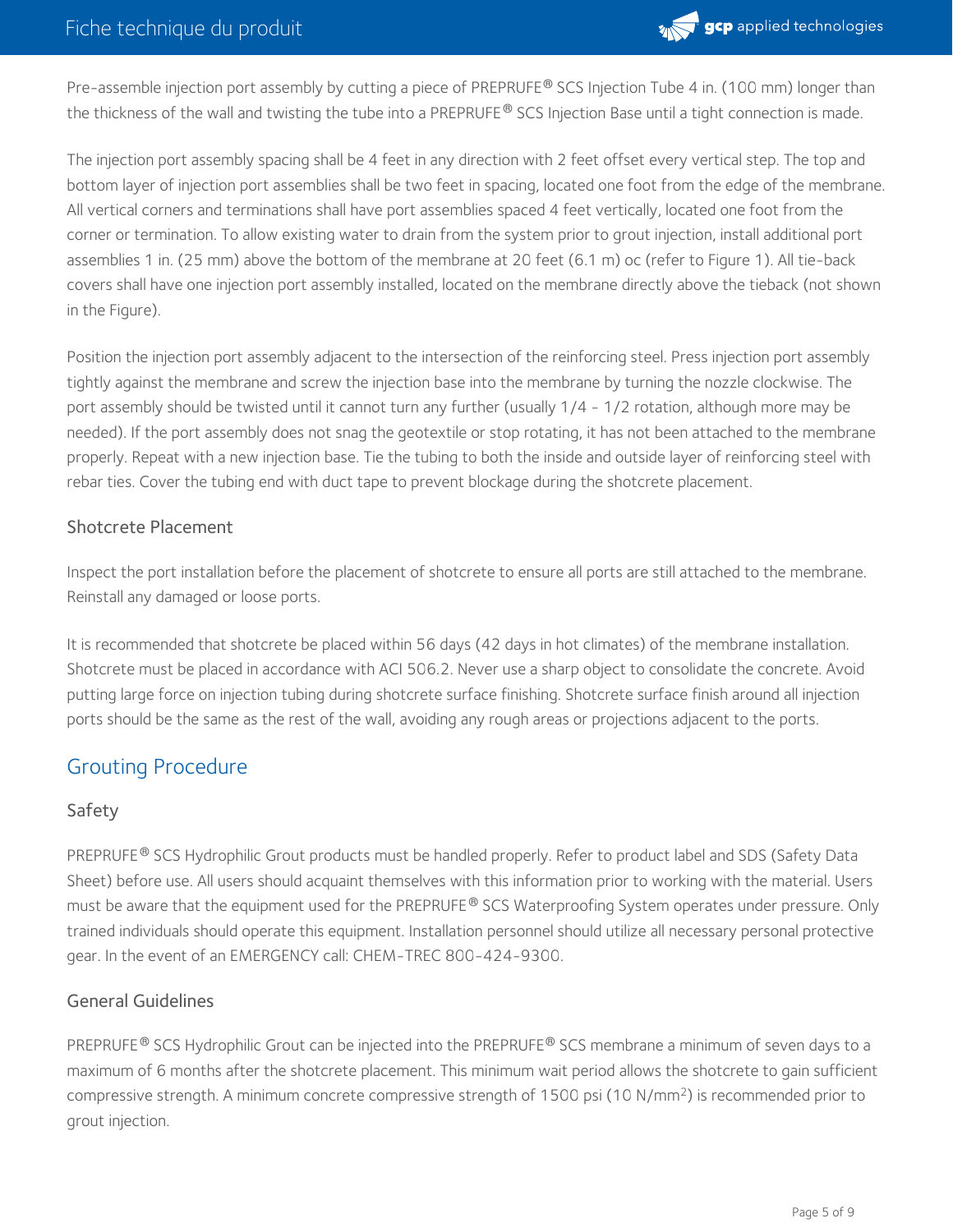

#### Port Preparation

Cut the tubing flush to the shotcrete surface and install the PREPRUFE® SCS Injection Packer into the tubing. Allow all water to gravity drain from the bottom "drainage ports" prior to installing the packer. Tighten packers using a ratchet, or open-end wrench, by turning clockwise until firm and secure. Packers are supplied with a one-way check valve to minimize back flow during the injection procedure.

#### Grout Injection

The pump mix manifold and clutch that will be used for injecting the PREPRUFE® SCS Hydrophilic Grout should be flushed with flushing agent prior to beginning the grout operation. By flushing you lubricate the system. After injecting, the pump mix manifold and clutch should be flushed to remove any liquid grout residue. The general injection technique is as follows:

- Measure the materials temperature and refer to chart in the detailed installation manual for usage of Activators A and B to get 60–90 seconds setting time. All results are based on laboratory tests. Site trials should always be carried out to determine the actual setting time.
- Determine the pumping volume per port as outlined in the detailed installation manual.
- Begin injection from bottom totop. Start injection from one end to the other end or any convenient distance at each horizontal level, then switch to the next level and follow the same sequence.
- If the pump sits idle (no grout being injected) for more than 30 seconds, flush the pump mix manifold and clutch with flushing agent.

If excessive pumping pressures are needed to cause grout flow or manifold pressure changes significantly, discontinue injection, flush the pump mix manifold and clutch, and notify your GCP representative immediately. Avoid sudden application of high pressures during the injection process. Grouting pressure before the mixing head shall not exceed 500 psi.

# Environmental Conditions

#### **Precautions**

Prior to application, a GCP representative should be consulted to verify that site conditions are appropriate for the PREPRUFE® SCS System.

The PREPRUFE® SCS System includes injection of grout at high pressures. The Project Structural Engineer should evaluate the site for potential affects on adjacent building elements. Injection has the potential to cause hidden damage if installed incorrectly.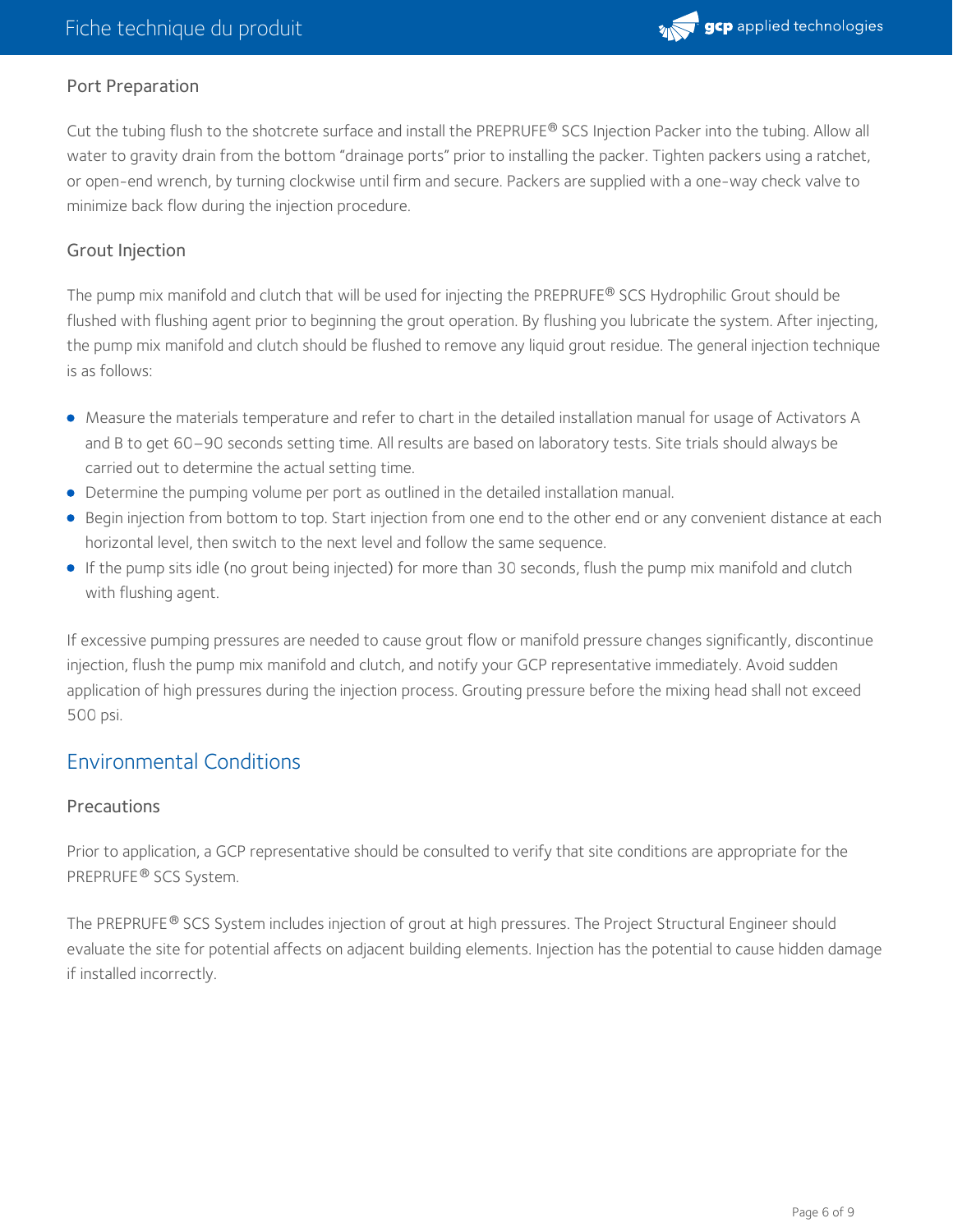

#### Limitations

Low temperatures will significantly elongate set times. Bring product up to a minimum temperature of 50°F for a minimum period of 24 hours prior to use. If site temperatures are extremely low, material should be held in a warm area before and during use to maintain the product's temperature. Allow no water into open containers. DO NOT EXCEED 90 °F WHEN WARMING. (CAUTION—pH NOTICE. Water used on site to activate grouts must be in a range of pH 5.5– <sup>7</sup> for optimum grout quality. Varying water pH will cause the reaction times to change. Test ground water for pH and consult with the manufacturer to ensure the pH falls within the threshold limitations.)

#### Storage & Handling

All PREPRUFE  $^\circledR$  SCS waterproofing system Grout components should be shipped and stored in a dry place at temperatures between 40°F and 90°F. Do not thin with solvents. Warning! Do not let Part A Activator and Part B Activator come into contact with each other prior to field mixing. A very exothermic reaction generating noxious gases may result. STORE COMPONENTS SEPARATELY FROM EACH OTHER.

# Physical Properties

| <b>PROPERTY</b>                | <b>TYPICAL VALUE</b>    | <b>TEST METHOD</b>    |
|--------------------------------|-------------------------|-----------------------|
| Thickness                      | 0.17 in.                | ASTM D6525            |
| Elongation at ultimate break   | 200%                    | ASTM E154             |
| Tensile strength               | 300 psi                 | ASTM E154             |
| Peel adhesion to concrete      | 5 pli                   | ASTM D903             |
| Resistance to hydrostatic head | 200 ft (60 m)           | ASTM D53851           |
| Puncture resistance            | 200 lbs (890 N)         | ASTM E154             |
| Impact resistance, membrane    | No change in appearance | SAE J400 <sup>2</sup> |

Footnotes:

1. Hydrostatic head tests are performed by casting concrete against the geotextile side of membrane with a lap then injecting grout into membrane space. The cured block

is cracked and then placed in a chamber where water is introduced to the membrane surface including the lap up to 231 ft (70 m) head.

2. The tests are performed by projecting 3/8 in. gravel by means of 100 psi air blast onto geotextile side of membrane.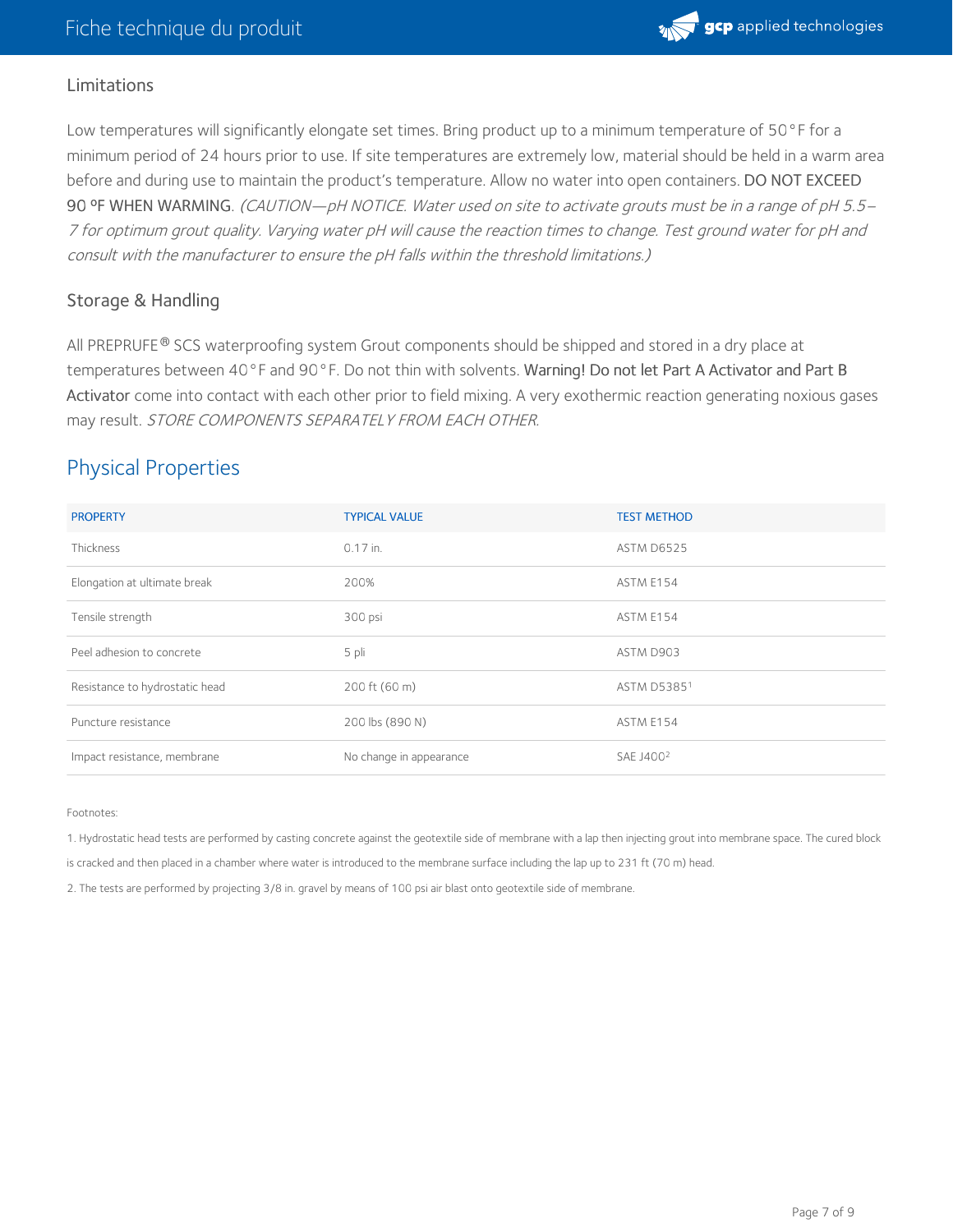

# Supply of Components

## Membrane Installation

| <b>PRODUCT NAME</b>                        | <b>DESCRIPTION</b>                                                                                                                                               | <b>SUPPLY</b>                                                                                                       |
|--------------------------------------------|------------------------------------------------------------------------------------------------------------------------------------------------------------------|---------------------------------------------------------------------------------------------------------------------|
| PREPRUFE <sup>®</sup> SCS Membrane         | A unique composite sheet membrane<br>applied vertically to the soil retention system<br>serving as a channel to contain the flow of the post-<br>injected grout. | Rolls, 40 in. (1 m) x 100 ft, with a lap extension on<br>both sides to provide continuous membrane<br>between rolls |
| PREPRUFE <sup>®</sup> Detail Tape          | A two-sided, highly aggressive adhesive tape<br>for sealing side laps and other miscellaneous details.                                                           | Rolls, 2 in. x 50 ft, 18 rolls per box                                                                              |
| PREPRUFE <sup>®</sup> SCS Geotextile Strip | A semi-permeable geotextile for covering cut<br>edges and roll ends                                                                                              | Rolls, 12 in. x 1000 ft, 1 roll per box                                                                             |
| PREPRUFE <sup>®</sup> CJ Tape (LT or HC)*  | A reinforced pressure sensitive tape for sealing cut<br>edges, roll ends, and terminations.                                                                      | Rolls, 8 in. x 49 ft, 4 rolls per box                                                                               |
| SWELLSEAL <sup>®</sup> WA                  | A caulk-applied hydro-swelling mastic for<br>sealing around pipe penetrations, rebar, utility<br>conduits, etc.                                                  | 10.5 oz cartridges, 12 per box                                                                                      |
| PREPRUFE <sup>®</sup> 300R                 | A composite sheet membrane for transitions to<br>other GCP waterproofing systems (top, bottom,<br>sides).                                                        | Refer to GCP PREPRUFE <sup>®</sup> 300R data sheet                                                                  |

# Injection Port Assembly Installation

| <b>PRODUCT NAME</b>                      | <b>DESCRIPTION</b>                                                                                   | <b>SUPPLY</b>                 |
|------------------------------------------|------------------------------------------------------------------------------------------------------|-------------------------------|
| PREPRUFE <sup>®</sup> SCS Injection Base | A specially designed component used to<br>mechanically attach the injection tube to the<br>membrane. | 1000 bases per box            |
| PREPRUFE <sup>®</sup> SCS Injection Tube | A durable, flexible tube used to deliver the grout<br>to the membrane after shotcrete placement.     | 100 If coils, 5 coils per box |

# Grout Injection

| <b>PRODUCT NAME</b>                                                                       | <b>DESCRIPTION</b>                                                                                                    | <b>SUPPLY</b>       |
|-------------------------------------------------------------------------------------------|-----------------------------------------------------------------------------------------------------------------------|---------------------|
| PREPRUFE <sup>®</sup> SCS Injection Packer                                                | Button-head, backflow prevention packer used<br>to connect the grout pump to the injection tube.                      | 500 packers per box |
| PREPRUFE <sup>®</sup> SCS Hydrophilic Grout Part A                                        | Grout part A for injection into PREPRUFE <sup>®</sup> SCS<br>Membrane providing ultimate waterproofing<br>protection. | 5 gallon pails      |
| PREPRUFE® SCS Hydrophilic Grout Part A Activator Activator used for Part A to provide for | temperature flexibility during installation.                                                                          | 28 fl oz cans       |